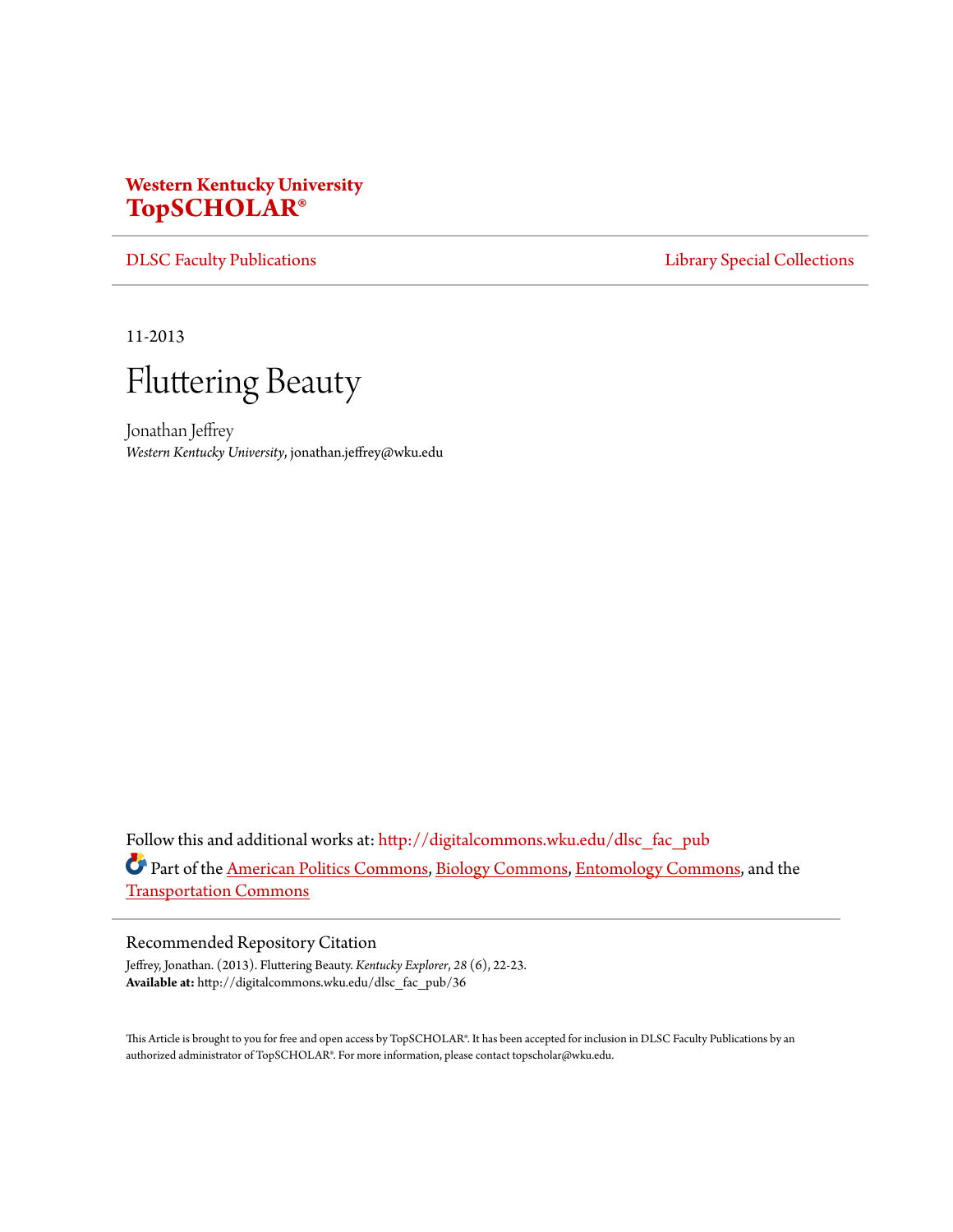Appeared in *Kentucky Explorer*, vol. 28, no. 6 (November 2013): 22-23.

Fluttering Beauty by Jonathan Jeffrey

*Happiness is as a butterfly, Which when pursued is always beyond our grasp, But which if you will sit down quietly, May alight upon you.*  Nathaniel Hawthorne

Many Kentuckians purchase license plates that sport a colorful butterfly, but few can probably identify the fluttering beauty as one of the Commonwealth's state symbols, the Viceroy (Limenitis archippus) butterfly. And even fewer would know that two Warren County women led the effort to obtain that designation from the Kentucky General Assembly.

In 1987 State Garden Club of Kentucky (GCK) president and Warren County resident, Jo Jean Scott, asked a fellow Warren Countian, Lillian Pace, to serve as the organization's "Chairman of Conservation and Preservation of Butterflies" knowing that the fluttering creatures held "a special place" in Pace's heart. Within a year, Scott asked Pace for a nomination of a butterfly for the state insect to present for approval at GCK's October board meeting. Scott even suggested the Black Swallowtail, "black with lovely blue patches on each wing."

 By December 1988, after contacting several state offices about the matter, Pace and Scott–with the help of R.A Scheibner, an entomologist at the University of Kentucky and Herbert E. Shadowen, a biology professor at WKU–had selected the Viceroy as the best candidate. Scheibner championed the Viceroy saying: "It occurs more commonly throughout the state than does the Monarch, so it has the same aesthetic appeal. The caterpillar stage feeds on the leaves of willows and poplars, but not to the extent that it is considered a pest insect. We might object to some insects because they are pests of plants we value, or if they feed on weed plants[;] we have to tolerate some weeds for the sake of the insect. We humans can live happily with the Viceroy and its required foods plants, so we are less apt to do things to endanger the Viceroy. The Viceroy is a survivor in agreeable harmony with humans."

Earlier Scheibner had even composed an ode to the clever creature:

 Milkweeds are on what it feeds, Only this—no other weeds. Nothing else will suit its needs.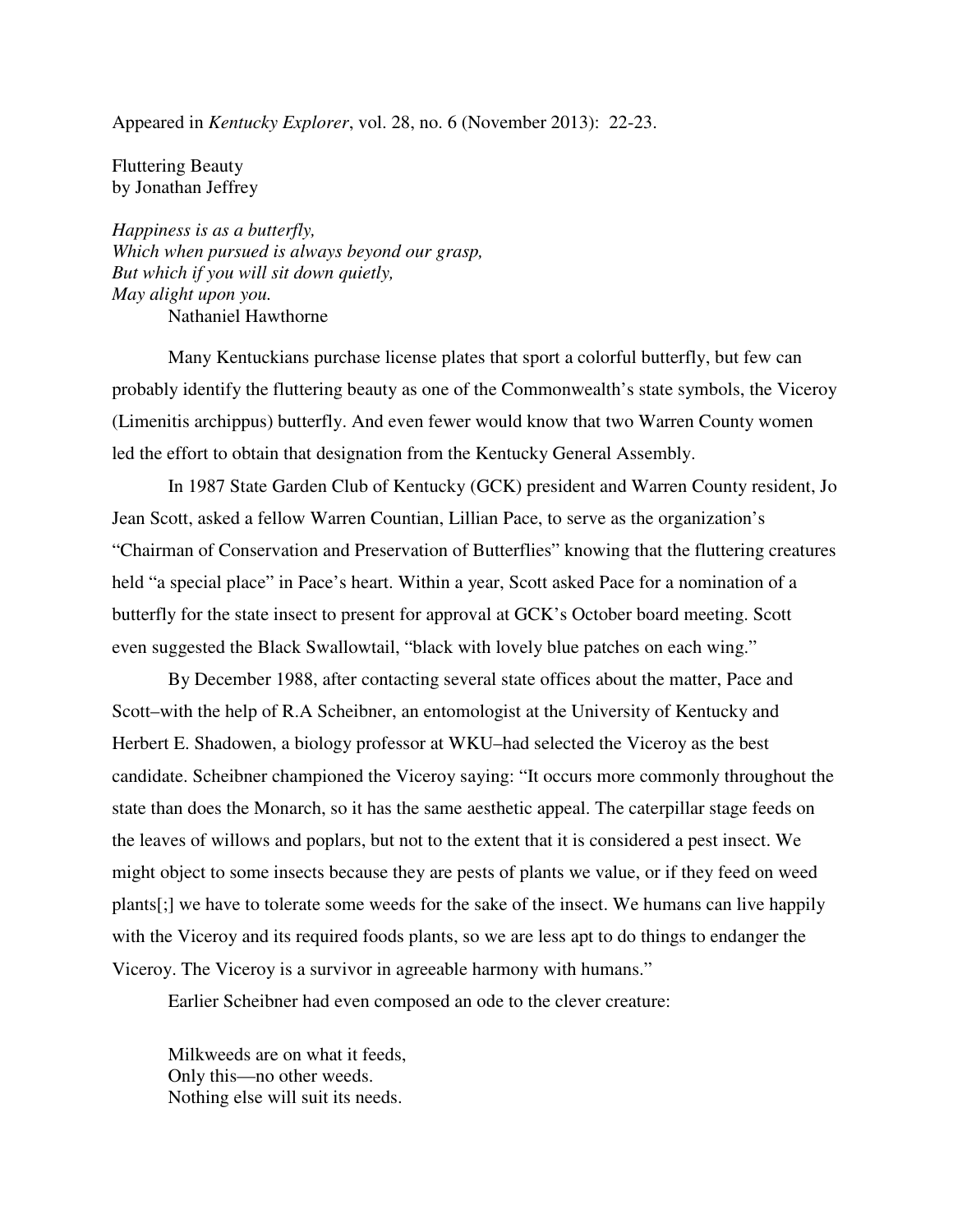It's a butterfly, oranged dressed, And a Monarch ranked o'er the rest. Of lesser rank is the Viceroy That mimics it as a protective ploy.

He noted: "It could be implied from the rhyme that the Viceroy is less noble than the Monarch, but that is in name only. I would like to think that we Kentuckians recognize things for their worth irrespective of what it's called. A rose by any other name would be as sweet."

 When Scheibner mentioned that the Viceroy mimiced the Monarch "as a protective ploy," he revealed something quite unusual about the "oranged dressed" insect. It coloration actually apes the Monarch as a survival strategy, as birds avoid eating the later due to their unsavory taste. The American Museum of Natural History in New York tried to disprove this myth by conducting tests in which blackbirds were offered only abdomens (sans any hint of the wings of the butterfly) of viceroy, monarch, and queen butterflies, which are known to be bitter tasting, with several species that have reputations for being tasty. Birds that tasted a Viceroy abdomen commonly showed distress by shaking their heads and becoming agitated. When they did eat them, they generally did so only hesitantly. Only 41 percent of the Viceroy abdomens were completely eaten, compared with 98 percent of the abdomens from the tasty species. The birds rejected 35 percent of the Viceroy abdomens after a single peck. Monarchs fared about as poorly. Pace ultimately concluded: "The Viceroy is a survivor in agreeable harmony with humans." The later part of her conclusion was based on the fact that the Viceroy caterpillar did not forage on important cash crops or flowers.

 By January 1989, the GCK had approved the Viceroy nomination and state senator and physician Nick Kafoglis of Bowling Green advised Scott and Pace to contact Senate President Pro Tem John "Eck" Rose of Clark County to sponsor the legislation. Pace finally made contact with Rose's office with the help of garden club members from Winchester, the largest community's in Rose's district. The legislation was quickly drafted and read poetically: "The viceroy butterfly is named and designated as the state butterfly." The Act's rationale was poetic: "Whereas, the red-brown or orange Viceroy butterfly, found throughout the Commonwealth, is widely admired by Kentuckians; and whereas, the Viceroy butterfly in its caterpillar stage does not harm the foliage of the poplars and willows upon which it feeds and is therefore no threat to human interests; and whereas, the Viceroy butterfly thus lives in appealing harmony with its required food plants and with humans; and whereas, the Viceroy is known for its imitation of the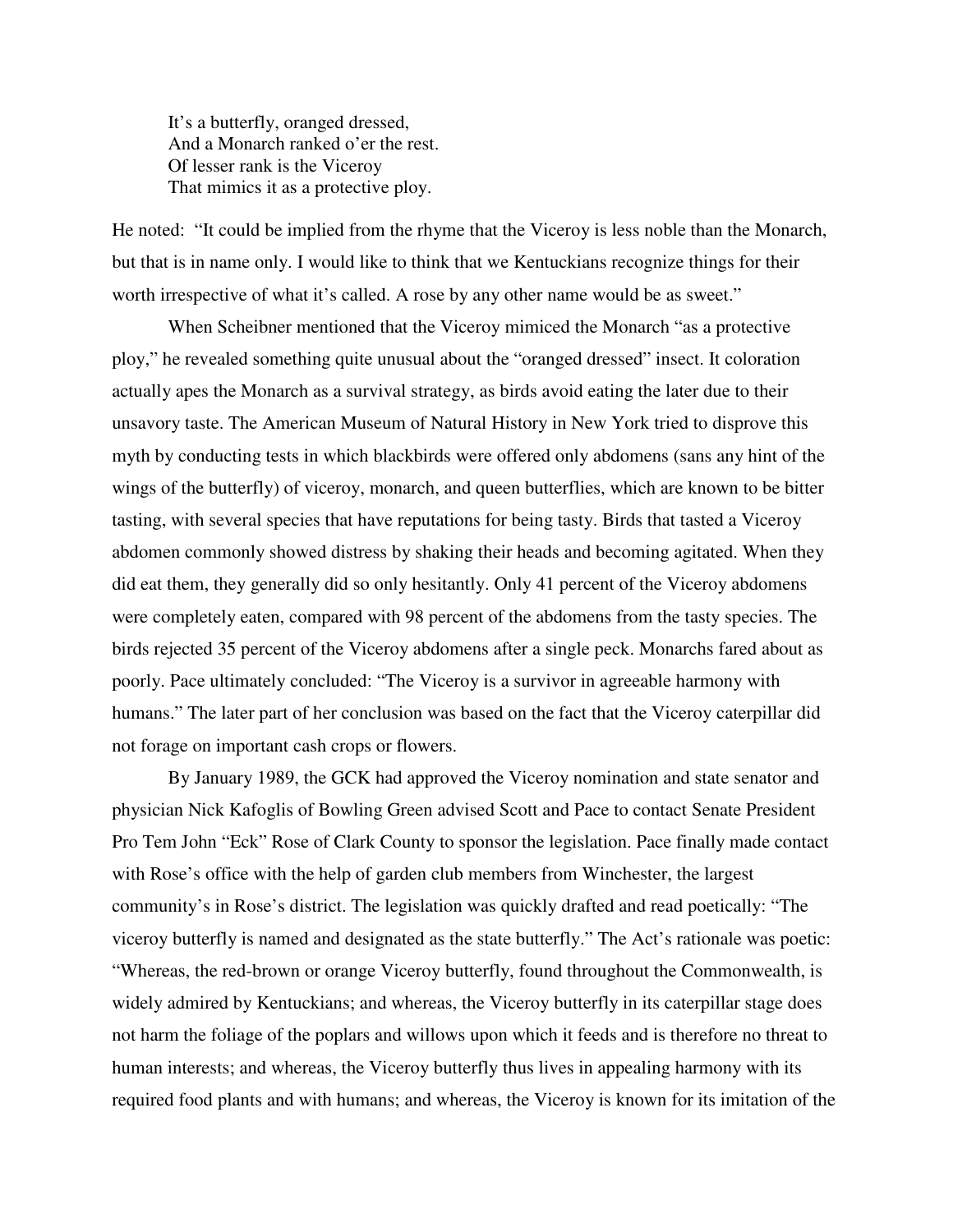Monarch butterfly, which is distasteful to predators; and whereas, the delicate and evanescent beauty of the Viceroy butterfly holds a special charm for gardeners, hikers, and other nature lovers; and whereas, it is therefore fitting that a state noted for its natural beauty and its great outdoors should have a state butterfly; now, therefore…the viceroy butterfly is named and designated as the state butterfly."

 Rose was successful in guiding the legislation through the General Assembly. Senate Bill 29 was signed into law by Governor Wallace Wilkinson on 16 March 1990. The Bill's cosponsors included Bowling Green politicians Nick Kafoglis, Jody Richards, and Billy Ray Smith. Jo Jean Scott, the bill's early champion, explained its significance: "It is important to protect butterflies because they help us in pollination and because they remind us that life is a cycle and we can take a great message from how they live and reproduce." The seemingly lone dissenter of the bill was Representative Bill Lear who had criticized similar bills in the past was frivolous. "I know the entire insect world is holding its breath to see what we do on this," snipped Lear, a Democrat from Lexington.

 Even before the legislation was drafted, Pace communicated with Powell County artist Nellie Meadows about painting the butterfly and then issuing a limited edition print. She instructed Meadows: "I see the Viceroy more often in late summer feeding on goldenrod (State Wildflower), butterfly weed, and other milkweeds. Use your discretion as to the plants you wish the Viceroy to be on. I would like to have at least two Viceroy Butterflies painted in the picture or more; with wings open and wings closed." The resulting print, produced by Geralds Printing, was praised for its beauty, and sales of the \$25 (16x20) item were brisk. Governor Wallace Wilkinson received the first signed print. The profits from print sales were used for restoration efforts at the Wallis Home in Paris, Kentucky, headquarters of the Garden Club of Kentucky.

 Pace's interest in butterflies never waned; she continued to serve as the GCK's state butterfly chairman for another decade. She was pleased when the image of a Viceroy was selected to appear on Kentucky license plates in 2002, and she would have been delighted to know that the sales of those plates supported the Kentucky Heritage Land Conservation Fund.

## Pacesetter (Sidebar)

Lillian Iona Tynes was born on 25 August 1925 in Russellville, Kentucky, the youngest of seven children of Oscar Franklin Tynes and Euva Hightower Tynes. She attended the public